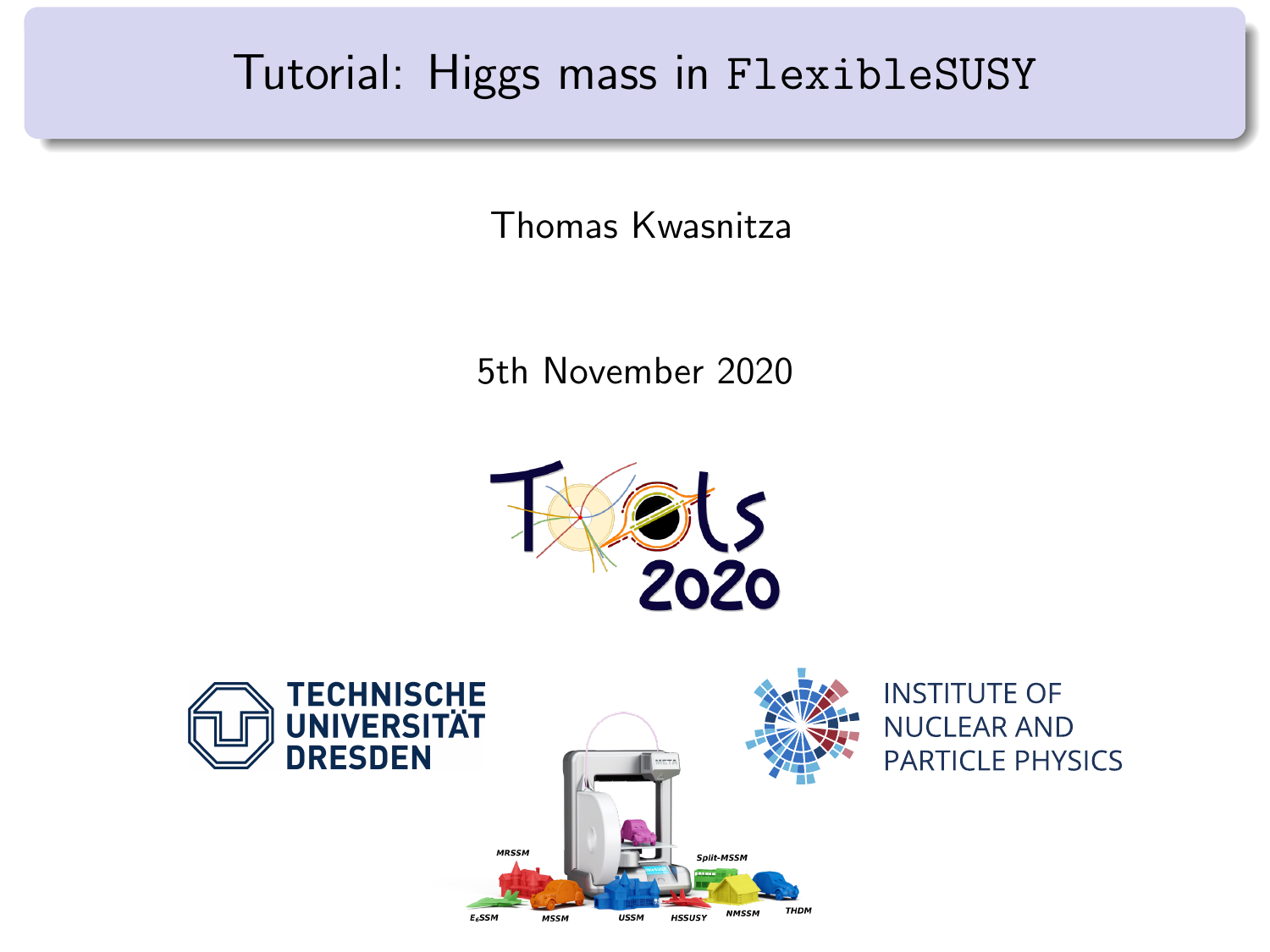



1 [Review of the existing codes in the MSSM](#page-2-0)



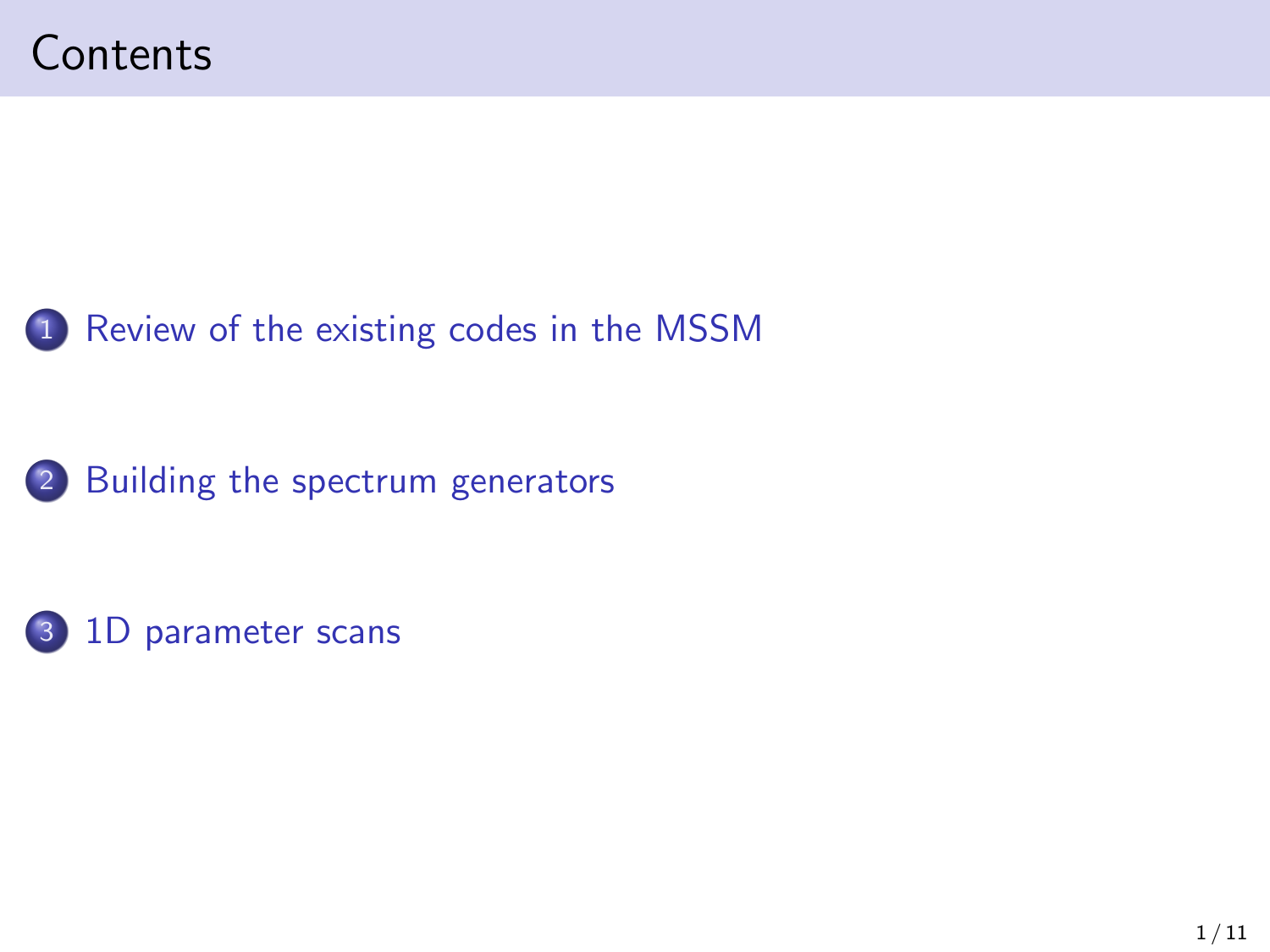### <span id="page-2-0"></span>Approaches to predict  $M_h$

|                | FО                   | EFT                                                                         |                                                                                                                 |                                    |  |
|----------------|----------------------|-----------------------------------------------------------------------------|-----------------------------------------------------------------------------------------------------------------|------------------------------------|--|
| $M_S$<br>$M_t$ | <b>MSSM</b><br>SM(5) | <b>MSSM</b><br>$\rightarrow M_h$<br><b>SM</b><br>$\rightarrow M_h$<br>SM(5) | • ses review talk on $M_h$<br>calculations by Milada<br>Mühlleitner<br>for additional details on<br>FlexiblSUSY | • see slides of Wojciech Kotlarski |  |
|                |                      |                                                                             | low $M_S$<br>$M_S \lesssim 1$ TeV                                                                               | high $M_S$<br>$M_S \gtrsim 1$ TeV  |  |
|                | fixed-order (FO)     |                                                                             |                                                                                                                 |                                    |  |
|                | EFT                  |                                                                             | x                                                                                                               |                                    |  |
|                |                      | hybrid FlexibleEFTHiggs (FEFT)                                              |                                                                                                                 |                                    |  |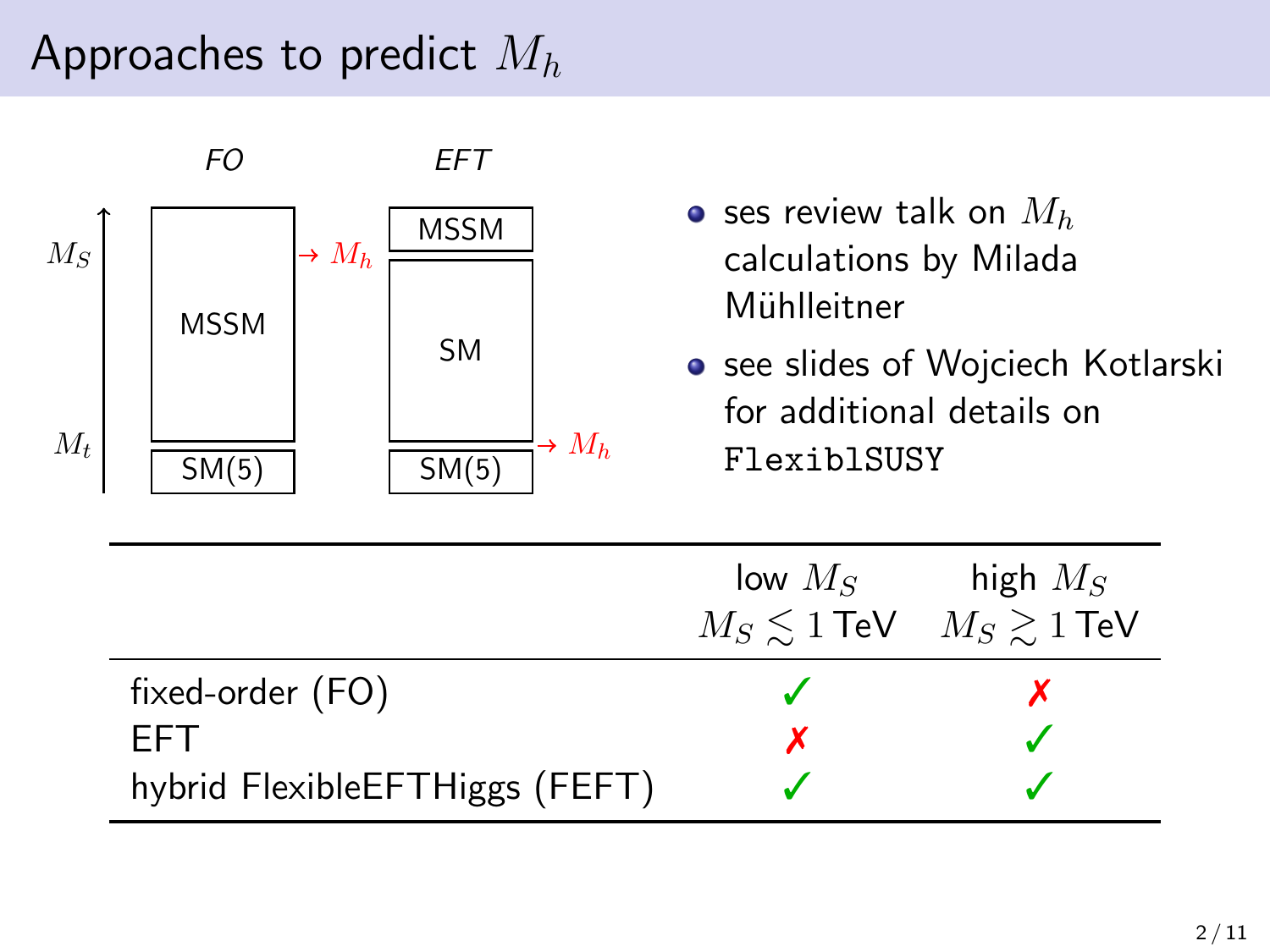### Review of the existing codes in the MSSM

|       | low $M_S$ | high $M_S$                               |
|-------|-----------|------------------------------------------|
|       |           | $M_S \lesssim 1$ TeV $M_S \gtrsim 1$ TeV |
| FΟ    |           | x                                        |
| EFT.  | x         |                                          |
| FEE'L |           |                                          |

• FO:  $N^3$ LO diagrammatic calculation  $M_h$  at  $\mathcal{O}(1\ell + v^2(y_t^2 + y_b^2)^2 g_3^2 + v^2(y_t^2 + y_b^2 + y_\tau^2)^3 + v^2 y_t^4 g_3^4)$ 

[Harlander1708.05720],[Athron1710.03760]

• EFT:  $N^3$ LL calculation of  $\Delta\lambda$  at  $\mathcal{O}(1\ell + (y_t^2 + y_b^2)^2 g_3^2 + (y_t^2 + y_b^2 + y_\tau^2)^3 + y_t^4 g_3^4)$ 

[Athron1710.03760],[Harlander1807.03509]

**• FEFT:** NLL + NLO hybrid calculation  $\Delta\lambda$  at  $\mathcal{O}(1\ell)$  and terms of  $\mathcal{O}(v/M_S)$ : [Athron1609.00371],[Athron1710.03760] release coming soon:  $N^3LL + N^3LO$  [2003.04639], [20xx.xxxxx]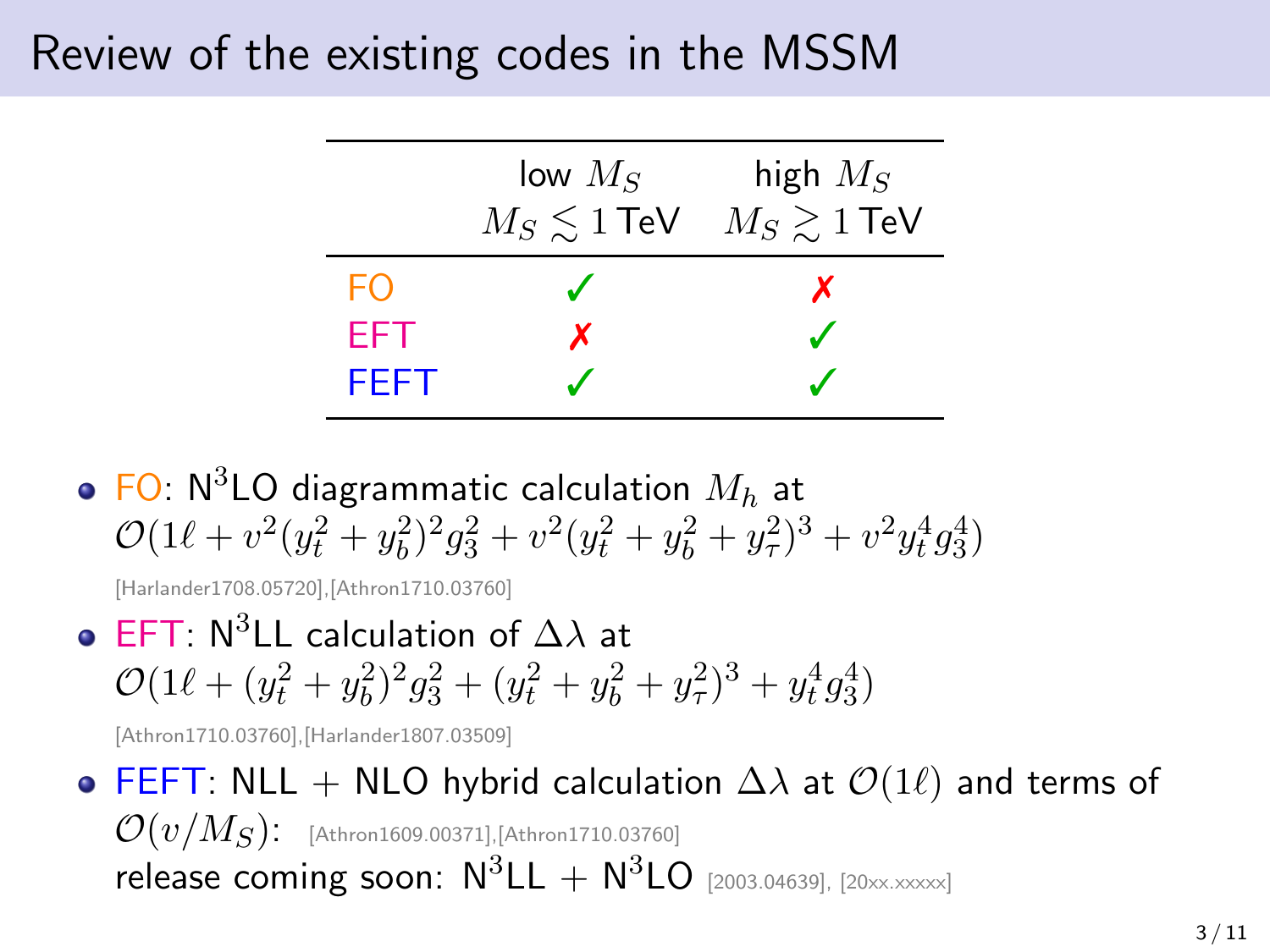## <span id="page-4-0"></span>Fixed-order  $N^3LO$

• Pre-generated MSSM models:

- $\triangleright$  NUHMSSMNoFVHimalaya ( $\mu$  and  $B\mu$  are fixed by EWSB)
- $\blacktriangleright$  MSSMNoFVHimalaya  $(m_{H_u}^2$  and  $m_{H_d}^2$  are fixed by EWSB)
- $\triangleright$  MSSMNoFVatMGUTHimalaya (same as MSSMNoFVHimalaya, input scale is the input scale is the GUT scale)
- Requires Himalaya library  $(v > 2.0.1)$ :
	- $\triangleright$  Can be downloaded as compressed package from <https://github.com/Himalaya-Library/Himalaya>
	- $\blacktriangleright$  Building Himalaya library:
		- \$ cd \$HIMALAYA PATH
		- \$ mkdir build
		- \$ cd build
		- \$ cmake ..
		- $$$  make  $-i8$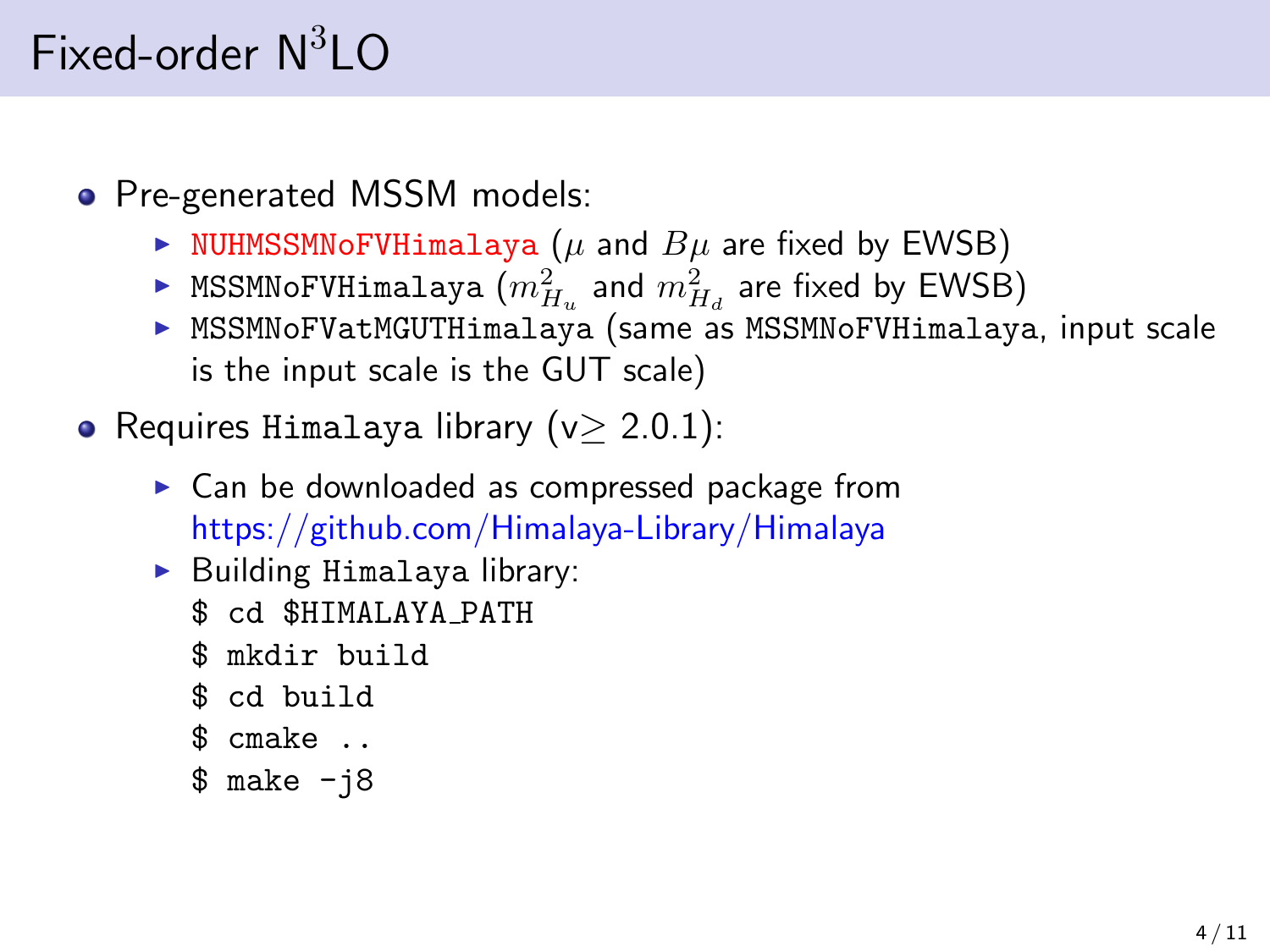- Create the spectrum generator NUHMSSMNoFVHimalaya (with HIMALAYA v.4.0.0 )
	- \$ ./createmodel --name=NUHMSSMNoFVHimalaya -f
	- \$ ./configure
	- --with-himalaya-incdir=\$HIMALAYA PATH/include/himalaya
	- --with-himalaya-libdir=\$HIMALAYA PATH/build
	- --with-models=NUHMSSMNoFVHimalaya
	- $$ make -j8$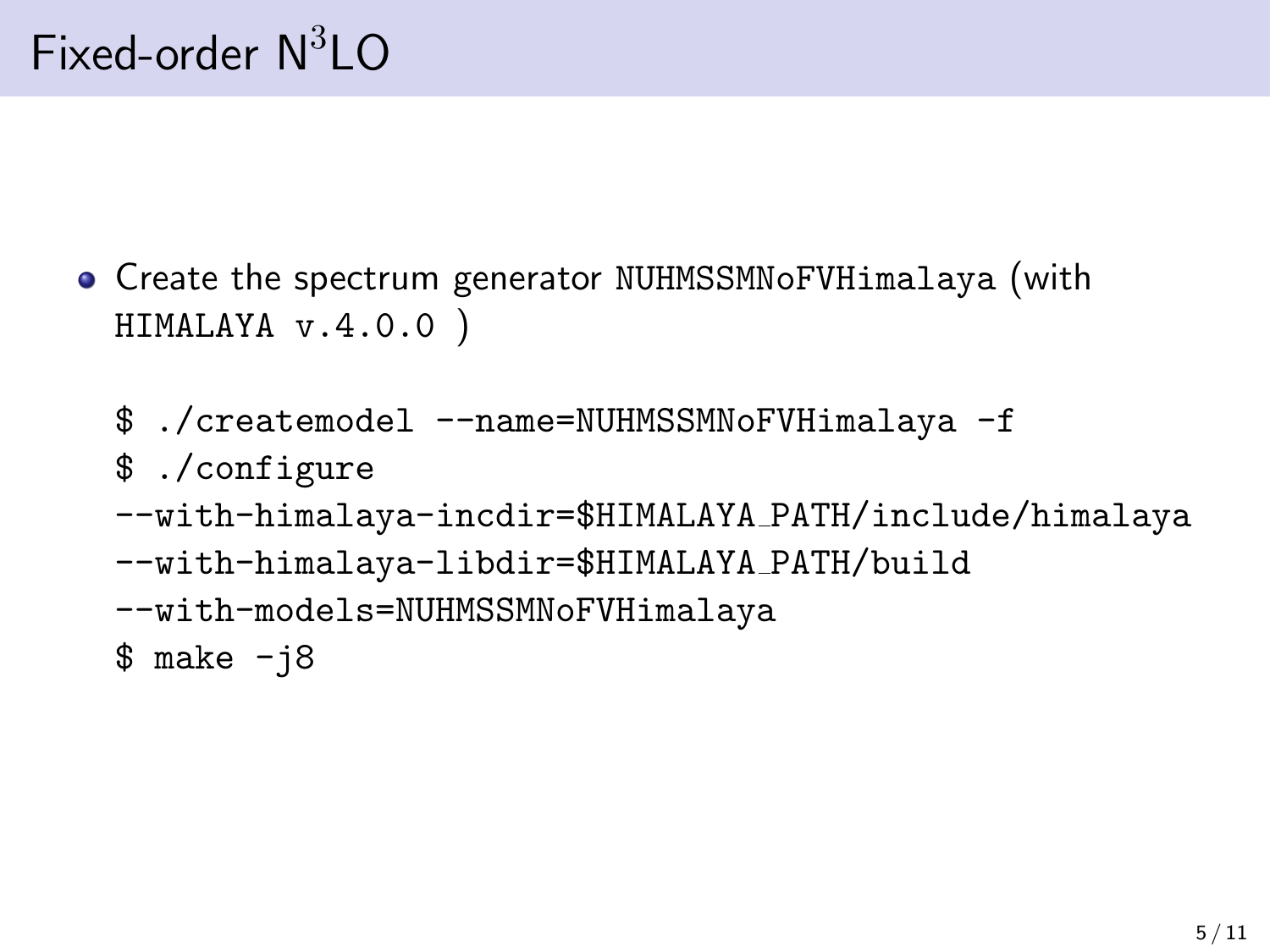# $EFT N^3LL$

- Pre-generated MSSM model with SM EFT below  $M_S$ : HSSUSY
- Required libraries
	- $\blacktriangleright$  Himalaya library (v> 2.0.1)
	- $\triangleright$  tsil: <https://www.niu.edu/spmartin/tsil/>
- Building tsil:

```
\triangleright $ cd $TSIL_PATH
  open Makefile and edit line 22
     TSIL OPT = -O3 -funroll-loops
  \rightarrowTSIL OPT = -03 -funroll-loops -fPIC
\triangleright $ make -i8
```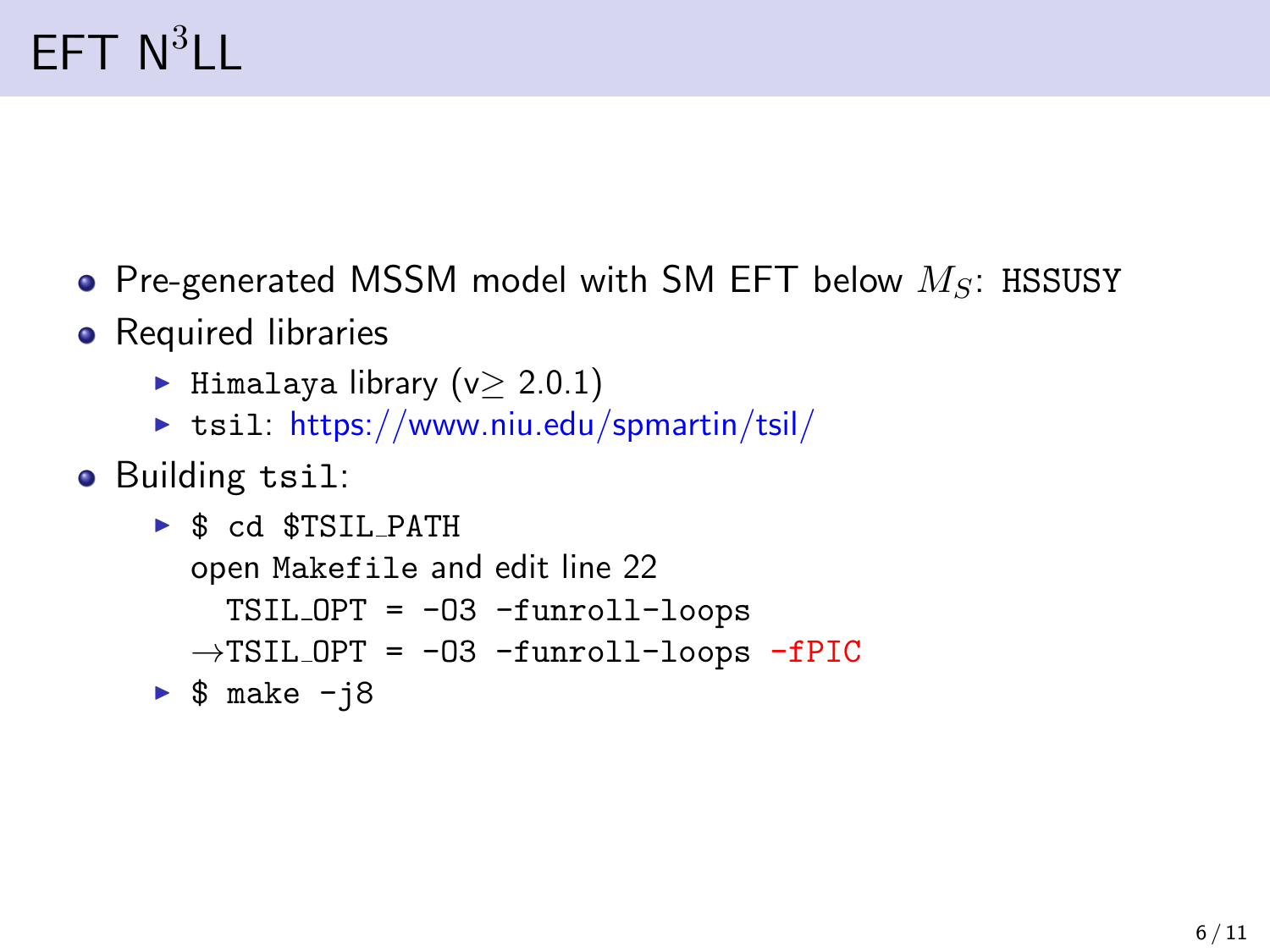# $EFT N^3LL$

- Create the spectrum generator HSSUSY
	- \$ ./createmodel --name=HSSUSY -f
	- \$ ./configure
	- --with-himalaya-incdir=\$HIMALAYA PATH/include/himalaya
	- --with-himalaya-libdir=\$HIMALAYA PATH/build
	- --with-tsil-incdir=\$TSIL PATH
	- --with-tsil-libdir=\$TSIL PATH
	- --with-models=HSSUSY
	- $$ make -j8$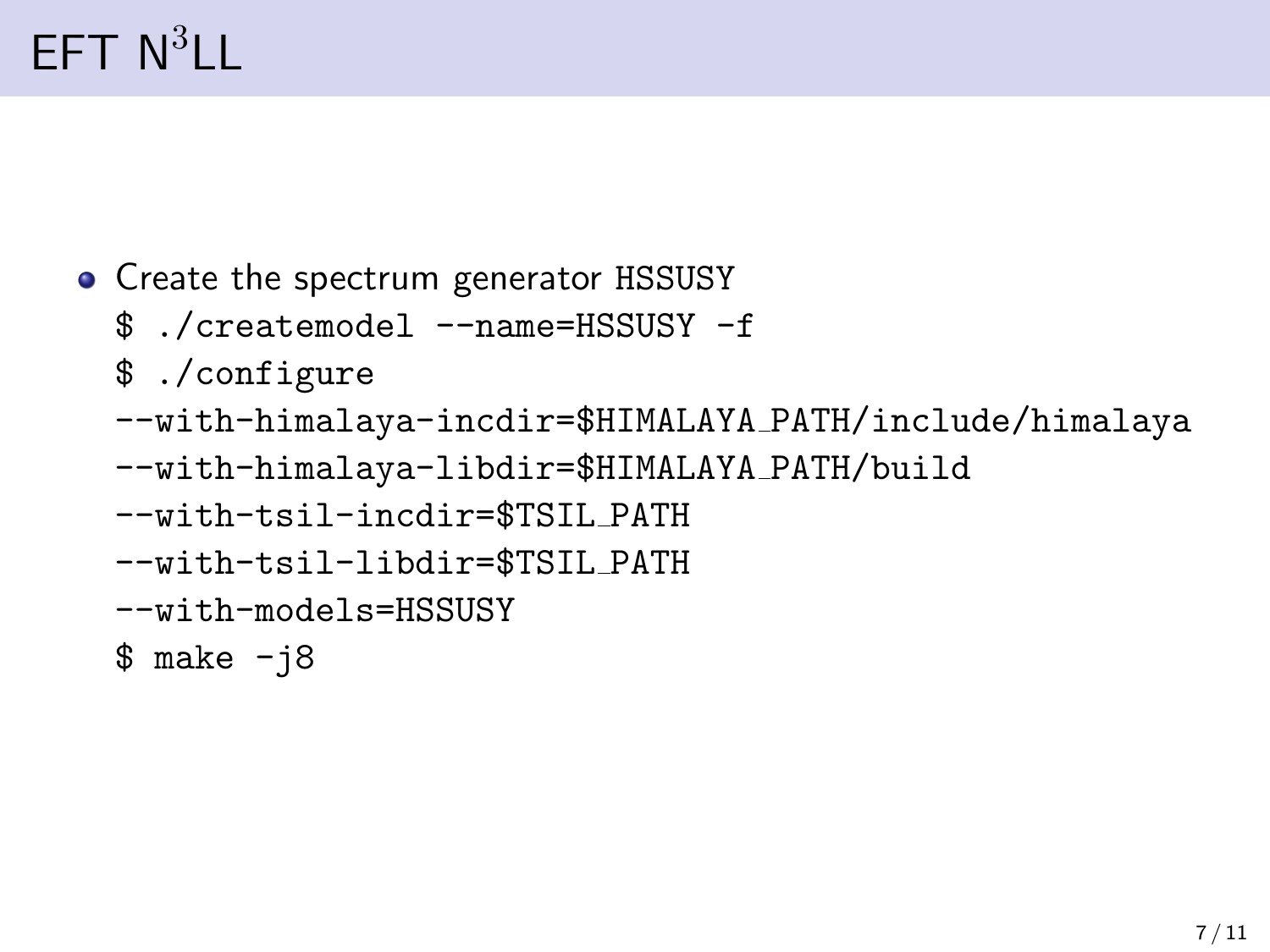- Create the spectrum generator MSSMEFTHiggs (with HIMALAYA v.4.0.0 for upcomming calculation at  $\mathsf{N}^3\mathsf{LO}+\mathsf{N}^3\mathsf{LO}$  )
	- \$ ./createmodel --name=MSSMEFTHiggs -f \$ ./configure --with-models=MSSMEFTHiggs --with-tsil-incdir=\$TSIL PATH --with-tsil-libdir=\$TSIL PATH
	- $$ make -j8$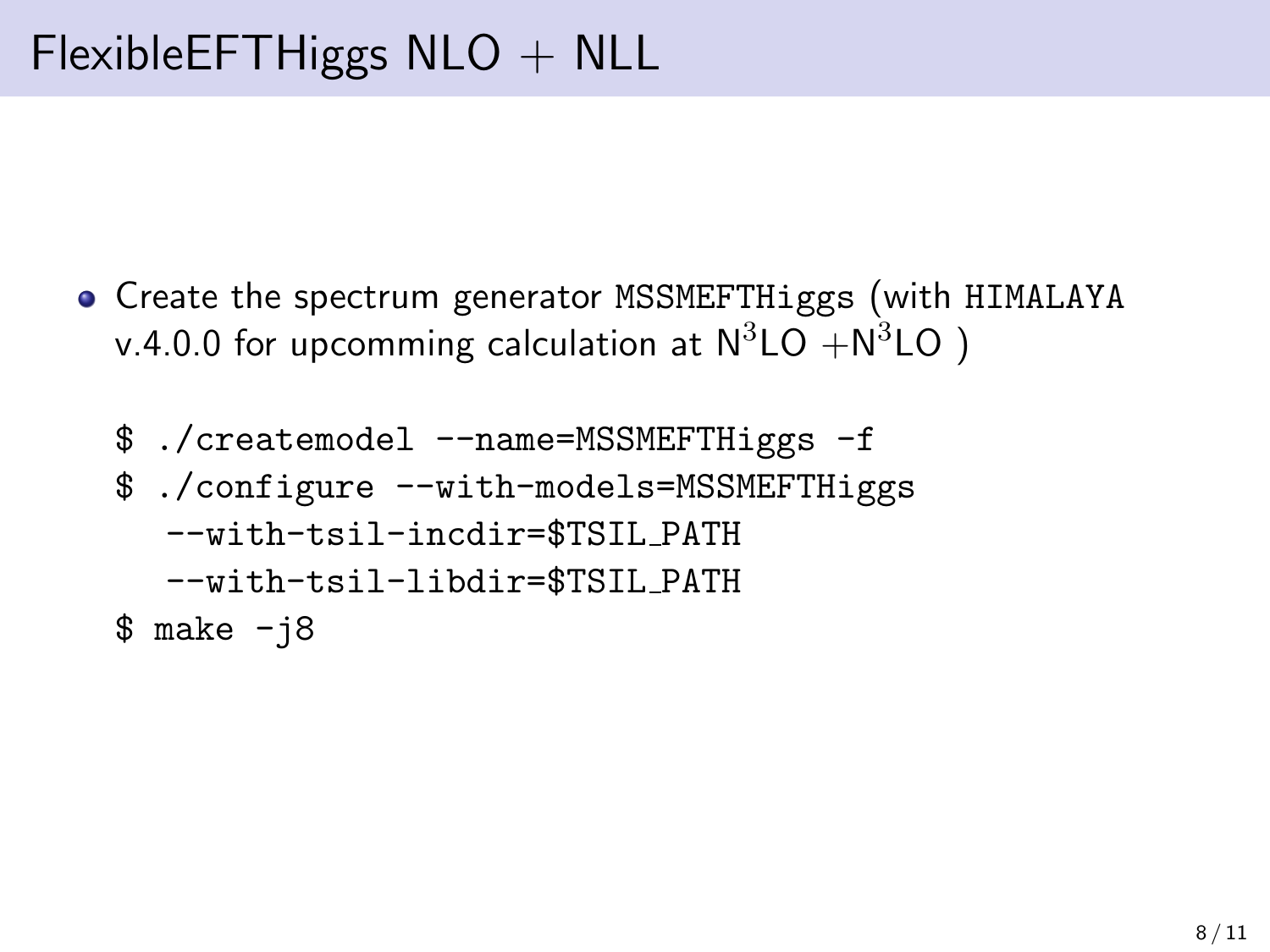- <span id="page-9-0"></span>• The executable is in the directory FSPATH/models/MODEL/run MODEL.x
- The spectrum generator is evaluated at one parameter point as
	- \$ ./models/HSSUSY/run HSSUSY.x
	- --slha-input-file=model files/HSSUSY/LesHouches.in.HSSUSY
	- --slha-output-file=LesHouches.out.HSSUSY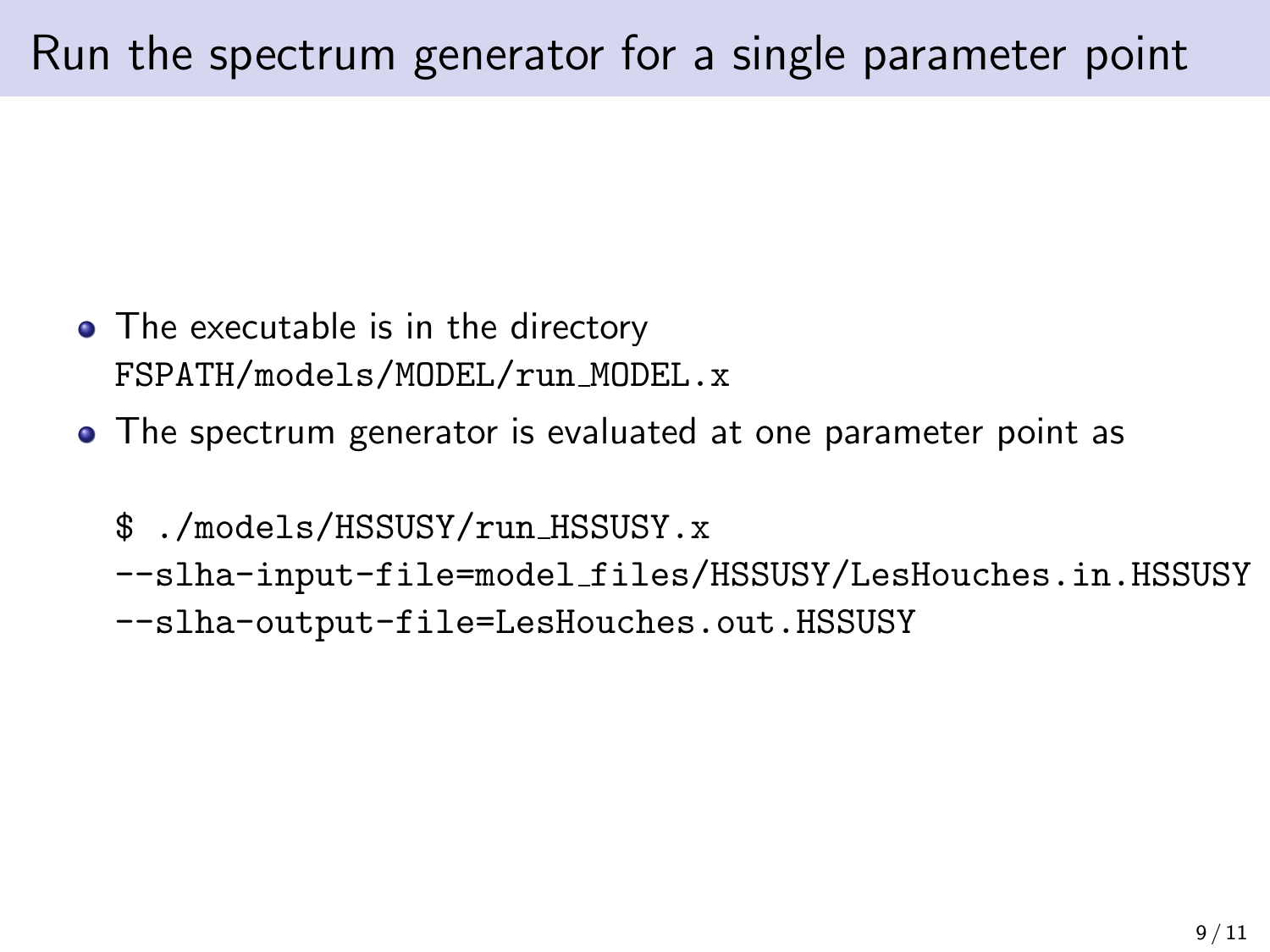- Scan script is included in the FS Package
	- $\triangleright$  FSPATH/utils/scan-slha.sh
- can be used for a scan of a single entry in the LesHouches input file
- E.g.  $M_h$  scan for  $t_\beta \in [1, 50]$  for the EFT calculation 30 with steps
	- \$ ./utils/scan-slha.sh
	- --spectrum-generator=models/HSSUSY/run HSSUSY.x
	- --slha-input-file=model files/HSSUSY/LesHouches.in.HSSUSY --scan-range=EXTPAR[25]=1∼50:30
	- --output=EXTPAR[25], MASS[25] | tee Mh\_scan\_tb.dat